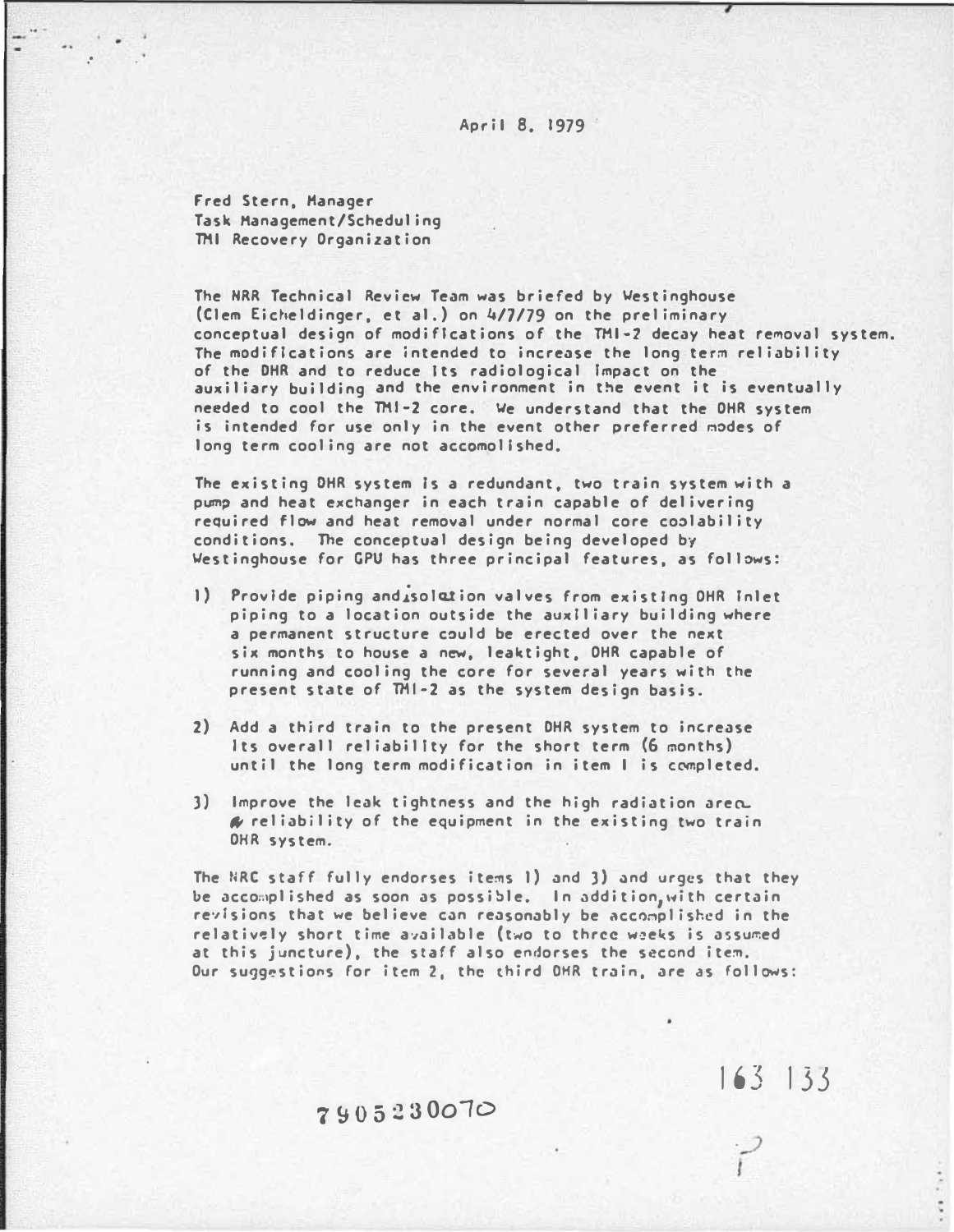a) Find and use better (more leaktight) pumps than those currently being offerred by B&W (we are aiding in a nationwide search for better oumps at this writing).

--,------------------------------------------------

- b) Collect pump and valve leakage for confinement in a volume separate from the auxiliary building waste gas and liquid systems, but with remote control relief capability to those systems.
- c) Use welded connections.
- d) Augment the normal OHR Instrumentation to provide long term reactor coolant monitoring, sampling,  $\mathbb{Q}$  chemistry control, etc,
- e) Shield or obtain radiation hardened instrumentation.
- f) Build in preoperational leak detection capability.
- g) Provide boron measurement and control for the reactor coolant system.
- h) Use ASKE code requirements where practical.
- i) Fredggree all equipment to extent practical.
- J) Characterize piping and equloment seismic capability and provide OBE seismic capability to extent practical.
- k) Provide administrative or design features to prevent DHR isolation by spurious high pressure or containment isolation signals.
- 1) Provide for remote monitoring of pump seals.

Our suggestions for item 3, improvement of the two existing DHR trains, are as follows:

- a) Collect pump and valve leakage for confinement in a volume separate from the auxiliary building waste gas and liquid systems, but with remote control relief capability to these systems.
- b) Weld existing bolted connections, where possible.

## 163 134